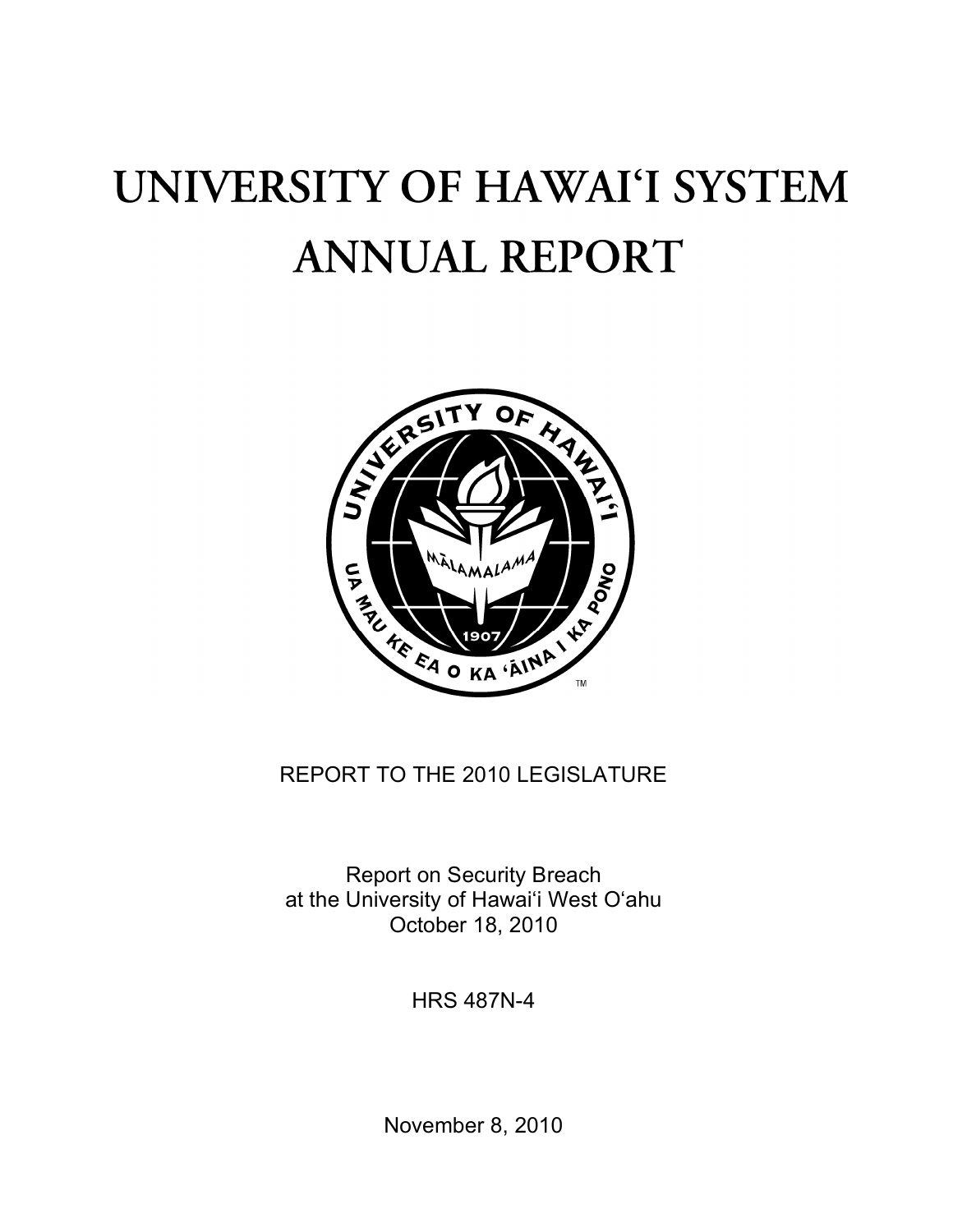## **Subject: Report to the Legislature on Data Exposure at the University of Hawaii**

| Discovery of Data Exposure: | October 18, 2010                                           |
|-----------------------------|------------------------------------------------------------|
| Location of Data Exposure:  | University of Hawai'i – West O'ahu (UHWO)                  |
| Nature of Data Exposure:    | <b>Public Server Discovered with Sensitive Information</b> |

Incident Description:

On October 18, 2010, the University of Hawai`i was notified that sensitive information was exposed on a UHWO web server. The server was disconnected immediately from the network and an investigation launched to determine the cause of the exposure.

The situation was reported to the University by Aaron Titus, Privacy Director of the Liberty Coalition, a non-profit group based in Washington D.C. Mr. Titus discovered the files utilizing a Google site search and was able to navigate to the directories that contained the files.

Upon further investigation by the UHWO, it was learned that the files were uploaded to a UHWO faculty web server in December 2009 by a faculty member who believed the server was secured. The now retired faculty member was conducting a longitudinal study of students attending UH Mānoa between 1990-1998 and during 2001. His research may have also included students who attended UHWO during Fall 1994 or graduated from UHWO between 1988-1993.

Approximately 40,900 individuals have been identified as potentially at-risk. Notification letters have been sent to the last known postal addresses on record with the University. Additionally, a secondary email notification was sent to any email addresses on record.

A press release was issued on October 28, 2010 and a web site (http://www.uhwo.hawaii.edu/idaler) was developed to provide detailed information for any at-risk individuals. A special phone line was also established to handle any inquiries by concerned individuals.

The Honolulu Police Department and the FBI were both notified about the incident.

A copy of the notification letter is included as Attachment A.

A copy of the email notification letter is included as Attachment B.

A copy of the press release is included as Attachment C.

A copy of the UHWO web site is included as Attachment D.

A copy of the Frequently Asked Questions is included as Attachment E.

A copy of UH West Oahu's Action Plan is included as Attachment F.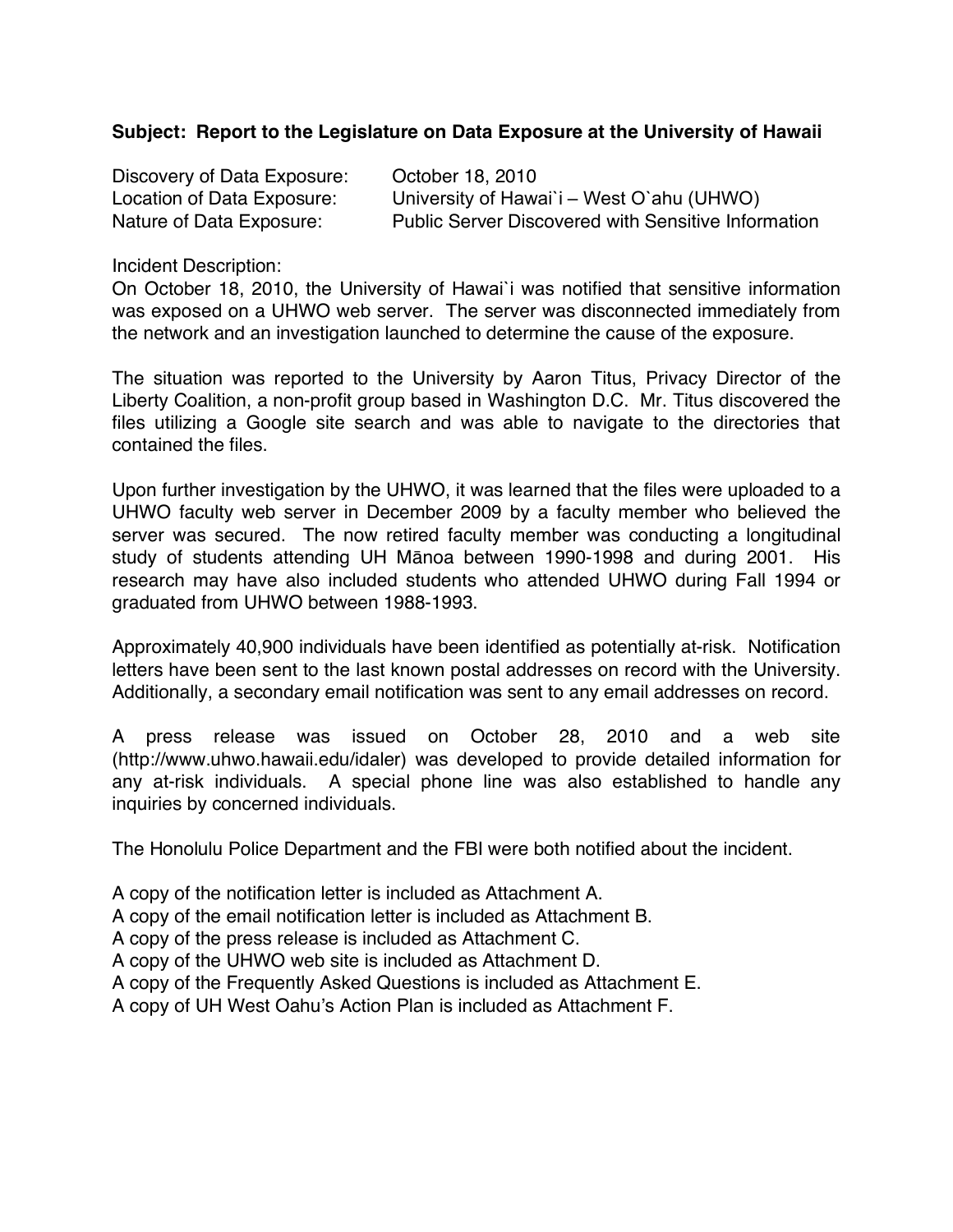

## ADDRESS ADDRESS

Dear (FName) (LName),

We are contacting you because some of your personal information may have been inadvertently exposed, and we would like to provide guidance on how you can protect yourself from potential risks associated with this incident.

On October 18, the University of Hawai'i was notified by the Liberty Coalition, a non-profit group based in Washington, D.C., that names, Social Security numbers, birth dates and other educational information were discovered on University of Hawaii web servers. The University immediately removed access to the identified materials and is conducting an extensive investigation. Individuals potentially affected are students who attended the University of Hawai'i at Manoa between 1990-1998 and during 2001.

A University of Hawai'i – West O'ahu employee was conducting a longitudinal study of UH Manoa students. The files were obtained from the UH System's Institutional Research Office and were placed on a faculty web server that was thought to be secured. The files were placed on the server in December 2009. The Liberty Coalition discovered the files using specific Google site search strings and navigated to the directories that contained the files via the Google search results. Different files had different information on some of the individuals, but it is believed that the aggregation of the exposed files could allow matching to create the potential for identity theft.

The FBI and Honolulu Police Department have been notified. At this time, UH West O'ahu has no evidence that anyone's personal information was accessed for malicious intent. UH West O'ahu is also working with UH System to adopt more proactive security measures to ensure better privacy protection.

Affected individuals are encouraged to:

- Obtain and carefully review credit reports. Order free credits reports from all three credit agencies by going to the website at http://www.annualcreditreport.com/ or by calling 877-322-8228.
- Review bank and credit card statements regularly, and look for unusual or suspicious activities.
- Contact appropriate financial institutions immediately upon noticing any irregularity in a credit report or account.

If your accounts have been compromised, take immediate action by: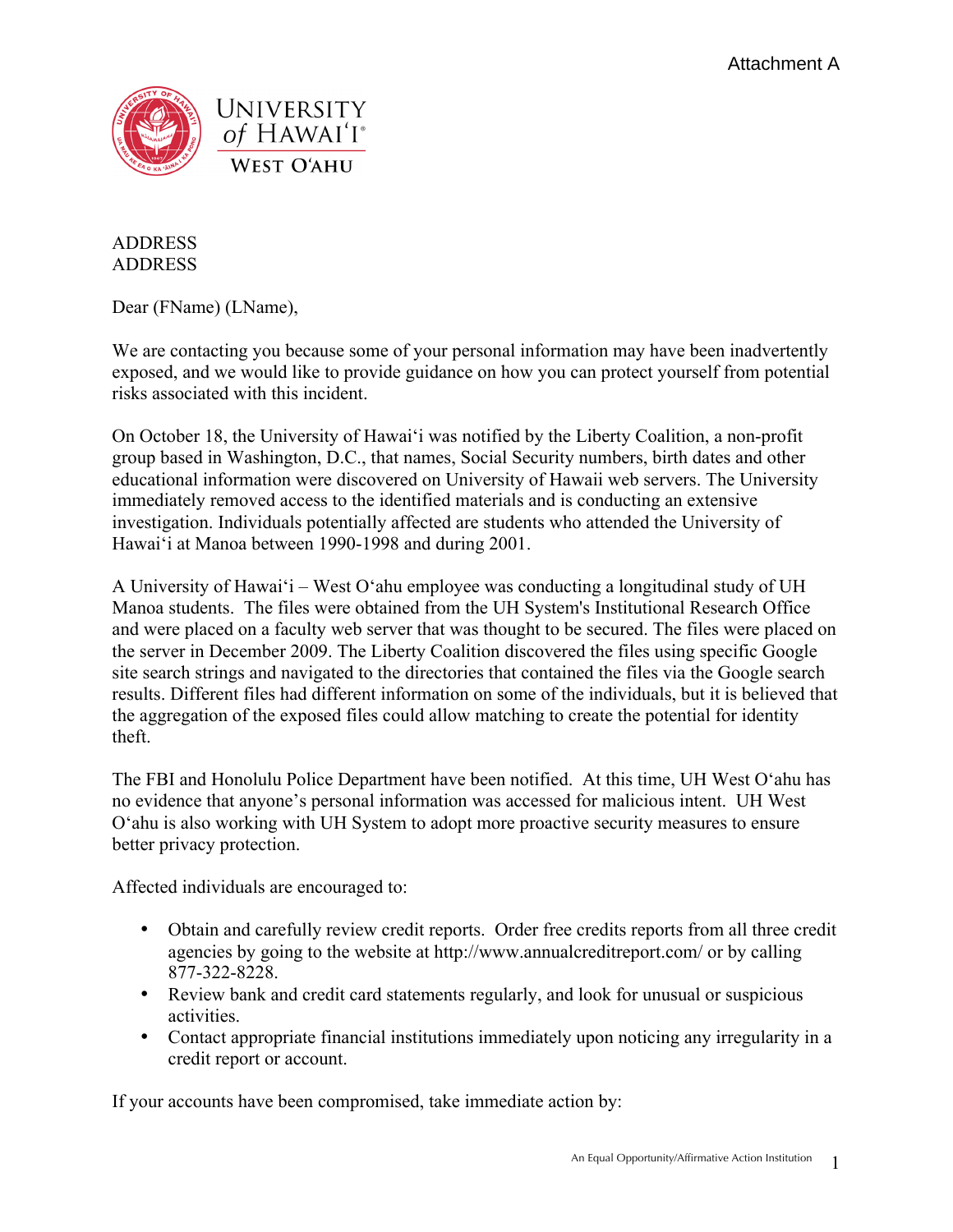

- Requesting a refund.
- Closing the compromised account.
- Placing a fraud alert on your credit records.
- Placing a "freeze" on your credit records.
- Filing a police report.

More information can be found on the Federal Trade Commission's website at http://www.onguardonline.gov/topics/identity-theft.aspx.

UH West O'ahu has set up an ID Alert Help-Line for you. If you have any questions, please call (808) 956-6000 on weekdays between 8:00 a.m. to 4:30 p.m. A webpage with answers to frequently asked questions is also available at www.uhwo.hawaii.edu/idalert. Updates will be posted as they become available.

Sincerely,

Ryan Mielke Director of External Programs and Community Outreach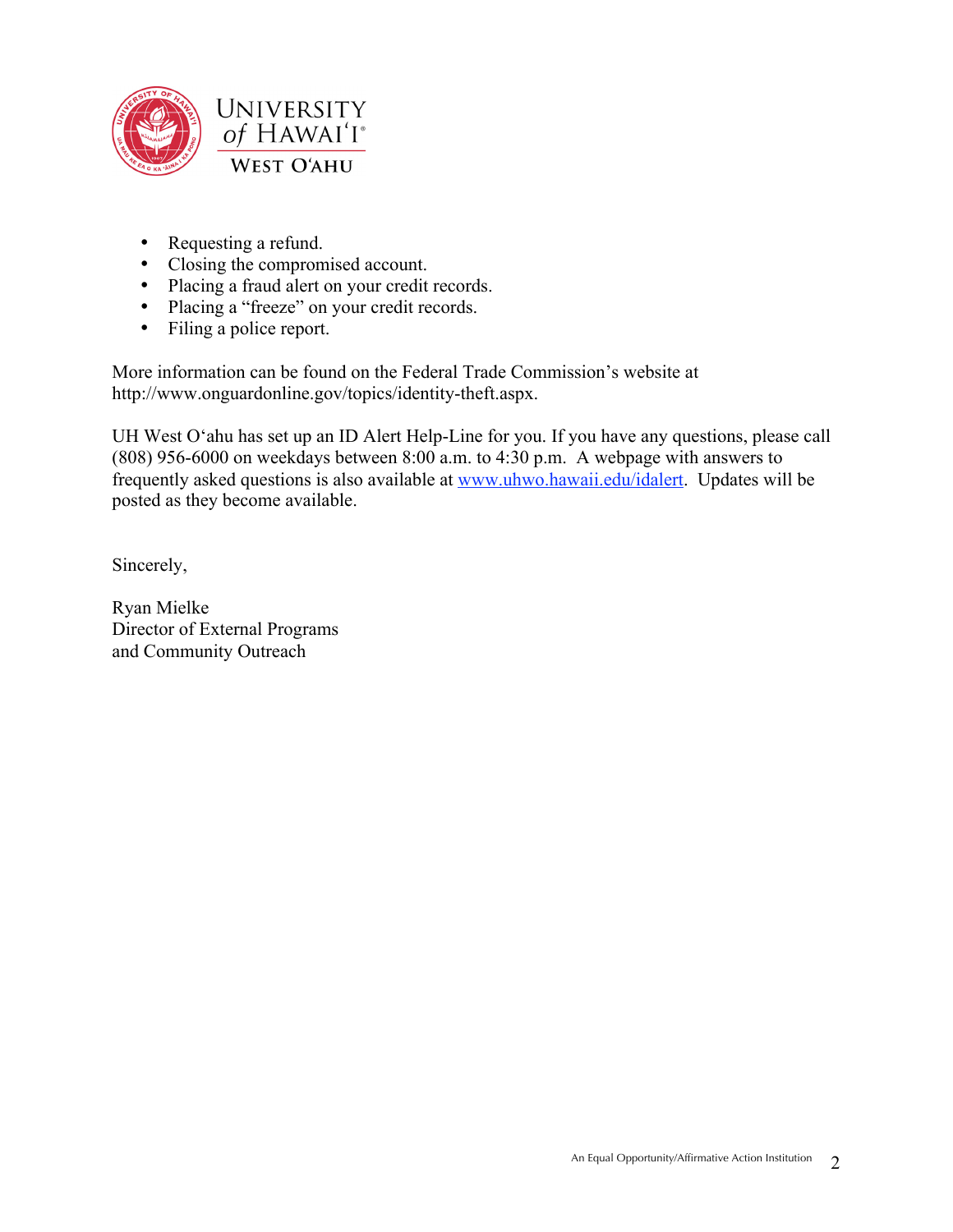From: Ryan Mielke - UHWO Director of External Programs - Community Outreach <announce@hawaii.edu> **Subject: Inadvertent Exposure of Personal InformationAloha, We are contac**

**Date:** October 28, 2010 8:11:17 PM HST

**To:** announce@hawaii.edu

#### Aloha,

We are contacting you because some of your personal information may have been inadvertently exposed, and we would like to provide guidance on how you can protect yourself from potential risks associated with this incident.

On October 18, the University of Hawai`i was notified by the Liberty Coalition, a non-profit group based in Washington, D.C., that names, Social Security numbers, birth dates and other educational information were discovered on University of Hawaii web servers. The University immediately removed access to the identified materials and is conducting an extensive investigation. Individuals potentially affected are students who attended the University of Hawai`i at Manoa between 1990-1998 and during 2001.

We are sending this email notification to the last known email addresses that were on record with the University. You may receive multiple copies of this email if you had more than one email address recorded with the University. And it is possible that you could be receiving this notification in error. Email addresses may have been abandoned by the original owner and re-used later. If you do NOT fall in the affected group of students, please disregard this notice.

A University of Hawai`i West O`ahu employee was conducting a longitudinal study of UH Manoa students. The files were obtained from the UH System's Institutional Research Office and were placed on a faculty web server that was thought to be secured. The files were placed on the server in December 2009. The Liberty Coalition discovered the files using specific Google site search strings and navigated to the directories that contained the files via the Google search results. Different files had different information on some of the individuals, but it is believed that the aggregation of the exposed files could allow matching to create the potential for identity theft.

The FBI and Honolulu Police Department have been notified. At this time, UH West O`ahu has no evidence that anyone's personal information was accessed for malicious intent. UH West O`ahu is also working with UH System to adopt more proactive security measures to ensure better privacy protection.

Affected individuals are encouraged to:

Obtain and carefully review credit reports. Order free credits reports from all three credit agencies by going to the website at<http://www.annualcreditreport.com/> or by calling 877-322-8228. Review bank and credit card statements regularly, and look for unusual or suspicious activities.

Contact appropriate financial institutions immediately upon noticing any irregularity in a credit report or account.

If your accounts have been compromised, take immediate action by:

- Requesting a refund.
- Closing the compromised account.
- Placing a fraud alert on your credit records.
- Placing a freeze on your credit records.
- Filing a police report.

More information can be found on the Federal Trade Commissions website at<http://www.onguardonline.gov/topics/identity-theft.aspx>.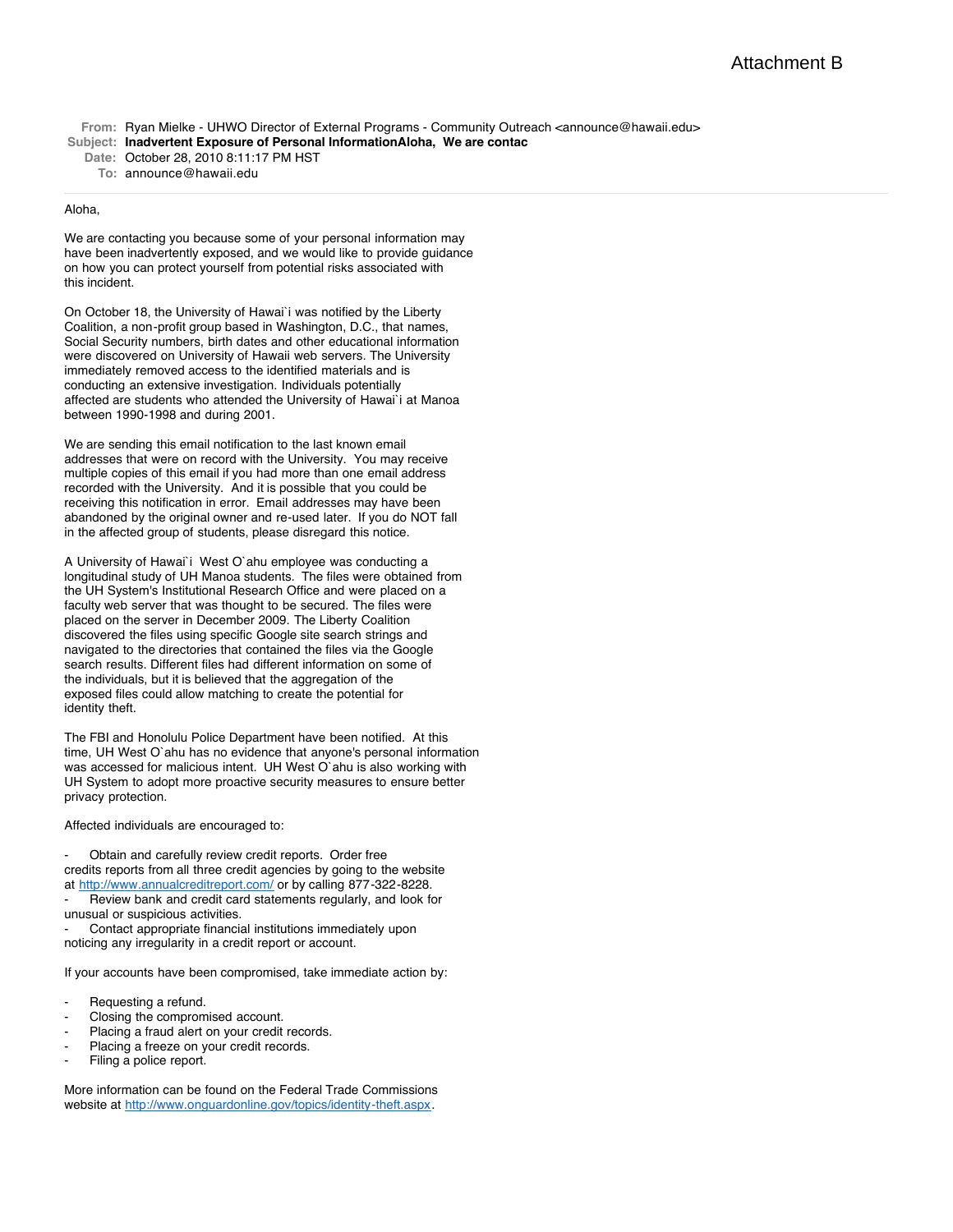UH West O`ahu has set up an ID Alert Help-Line for you. If you have any questions, please call (808) 956-6000 on weekdays between 8:00 a.m. to 4:30 p.m. A webpage with answers to frequently asked questions is also available at [http://www.uhwo.hawaii.edu/idalert.](http://www.uhwo.hawaii.edu/idalert) Updates will be posted as they become available.

Sincerely,

Ryan Mielke Director of External Programs and Community Outreach

--

This message was sent on behalf of Ryan Mielke - UHWO Director of External Programs - Community Outreach. Please do not reply to this message. It was sent from an address that cannot accept incoming email.

Announcement ID number: 1288332669-680 Announcement distribution:

- A manually entered list of email addresses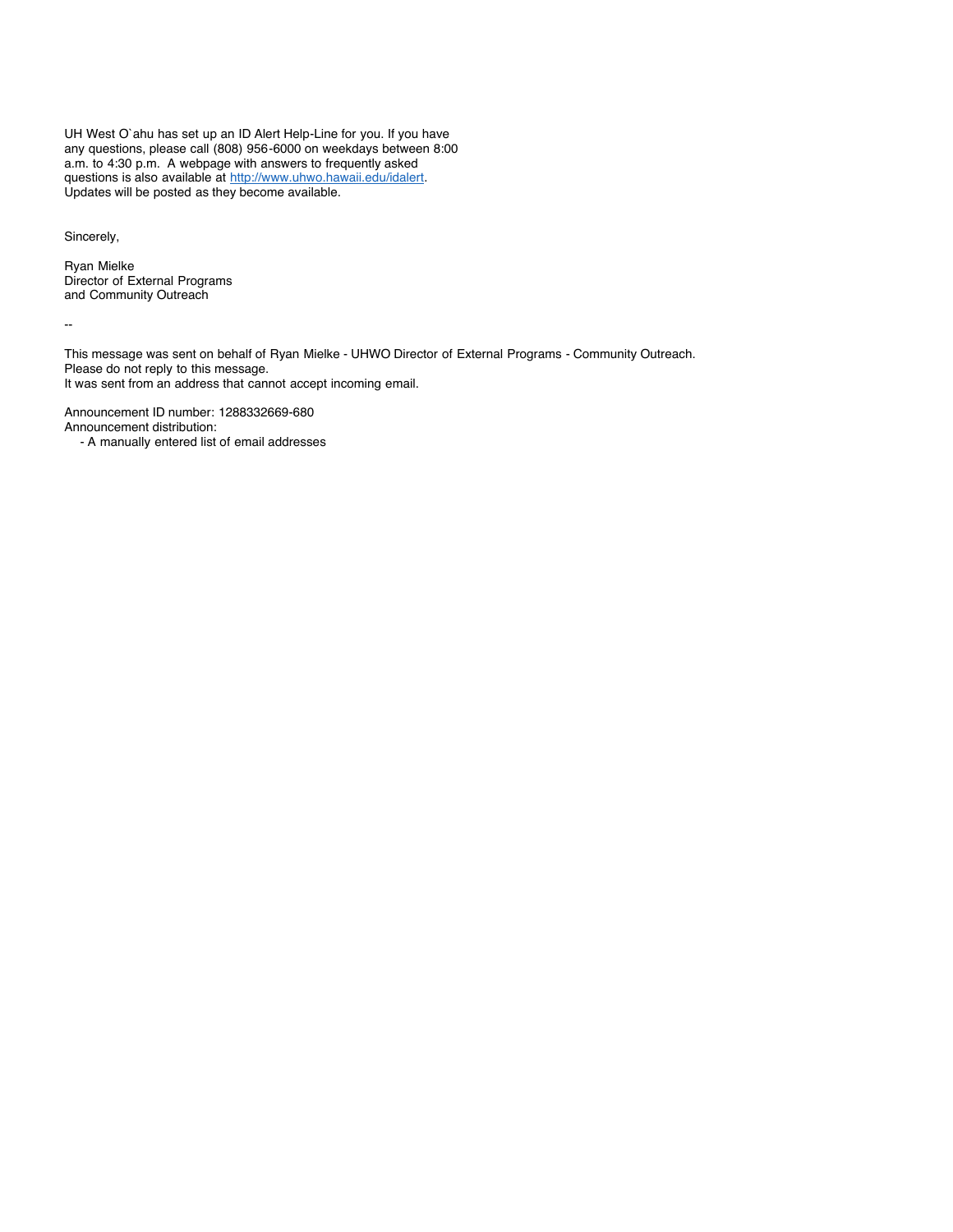Office of the Chancellor



**NEWS RELEASE Media Contact**: Ryan Mielke, (808) 454-4735 Oct. XX, 2010 rmielke@uhwo.hawaii.edu

## **UH WEST OAHU ANNOUNCES INADVERTENT EXPOSURE OF SENSITIVE STUDENT INFORMATION**

**PEARL CITY** – The University of Hawai'i – West O'ahu (UHWO) is notifying approximately 40,000 individuals that their personal information may have been compromised.

The exposure occurred when a faculty member inadvertently uploaded files containing data including names, social security numbers, addresses, birth dates and educational information to an unencrypted faculty web server. Individuals potentially affected are students who attended the University of Hawai`i at Manoa from 1990 – 1998 and during 2001. In addition, students who attended UHWO during Fall of 1994 or graduated from 1988 – 1993 may also be affected.

The faculty member, who is now retired from UHWO, was conducting a longitudinal study of UH Manoa students. The faculty member obtained the files from the University of Hawai`i System Institutional Research Office and placed the files containing the information onto the faculty web server in December 2009.

UHWO promptly removed the unintentionally exposed files and disconnected the affected server from the network, after Liberty Coalition, a non-profit group based in Washington D.C., notified University officials about the exposure on October 18. Different files had different information on some of the individuals, but it is believed that the aggregation of the exposed files could allow matching to create the potential for identity theft, which is highly unlikely to occur.

The FBI and Honolulu Police Department have been notified. At this time, UHWO has no evidence that anyone's personal information was accessed for malicious intent. UHWO is also working with UH System to adopt more proactive security measures to ensure better privacy protection.

Affected individuals are encouraged to:

• Obtain and carefully review credit reports. Order free credits reports from all three credit agencies by going to the website at http://www.annualcreditreport.com/ or by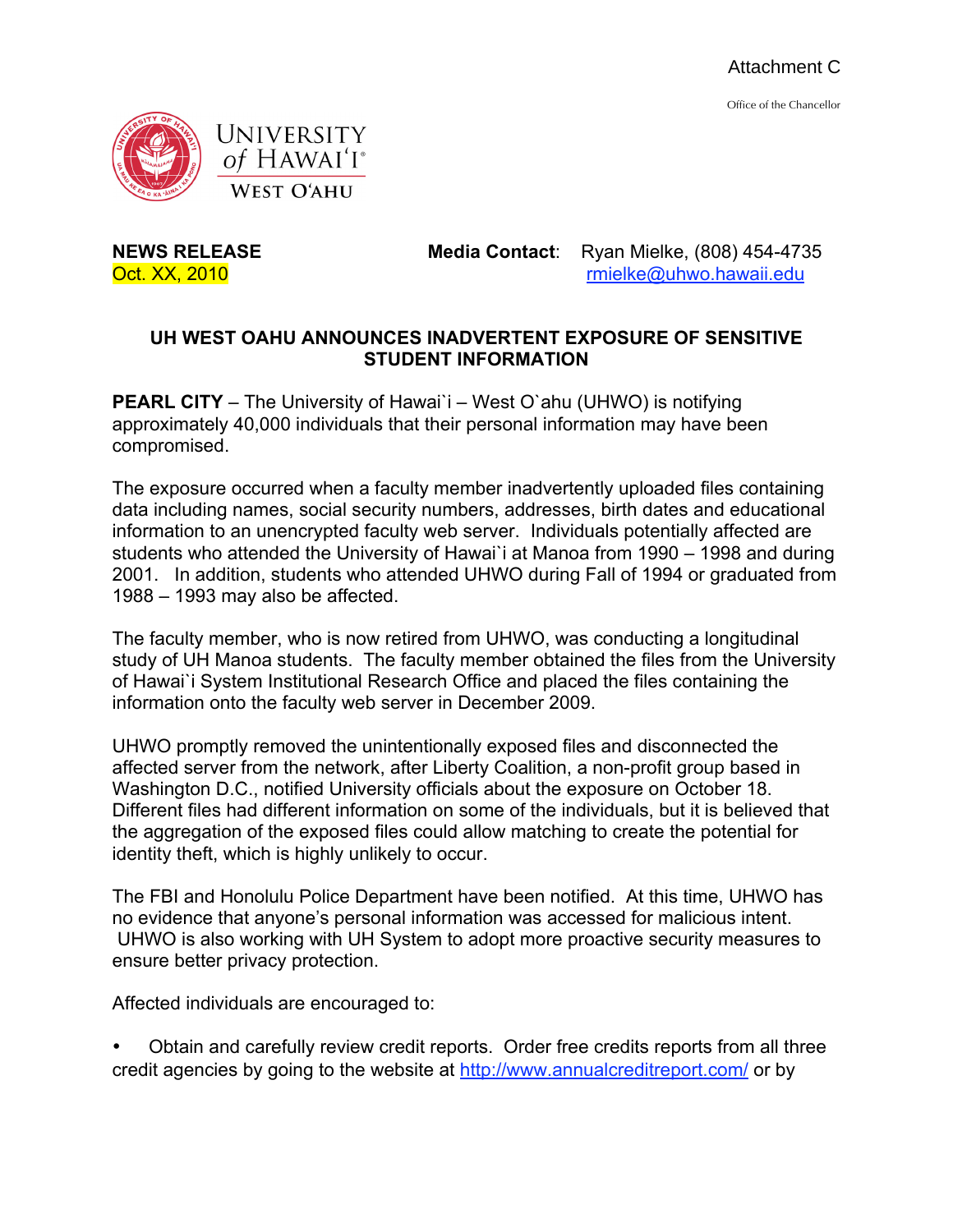calling 877-322-8228.

Review bank and credit card statements regularly, and look for unusual or suspicious activities.

• Contact appropriate financial institutions immediately upon noticing any irregularity in a credit report or account.

The University is in the process of contacting the affected individuals by postal mail and email. Anyone with questions may call **(808) 956-6000 on weekdays between 8:00 a.m. – 4:30 p.m.** A webpage with answers to frequently asked questions is also available at: www.uhwo.hawaii.edu/idalert. Updates will be posted as they become available.

###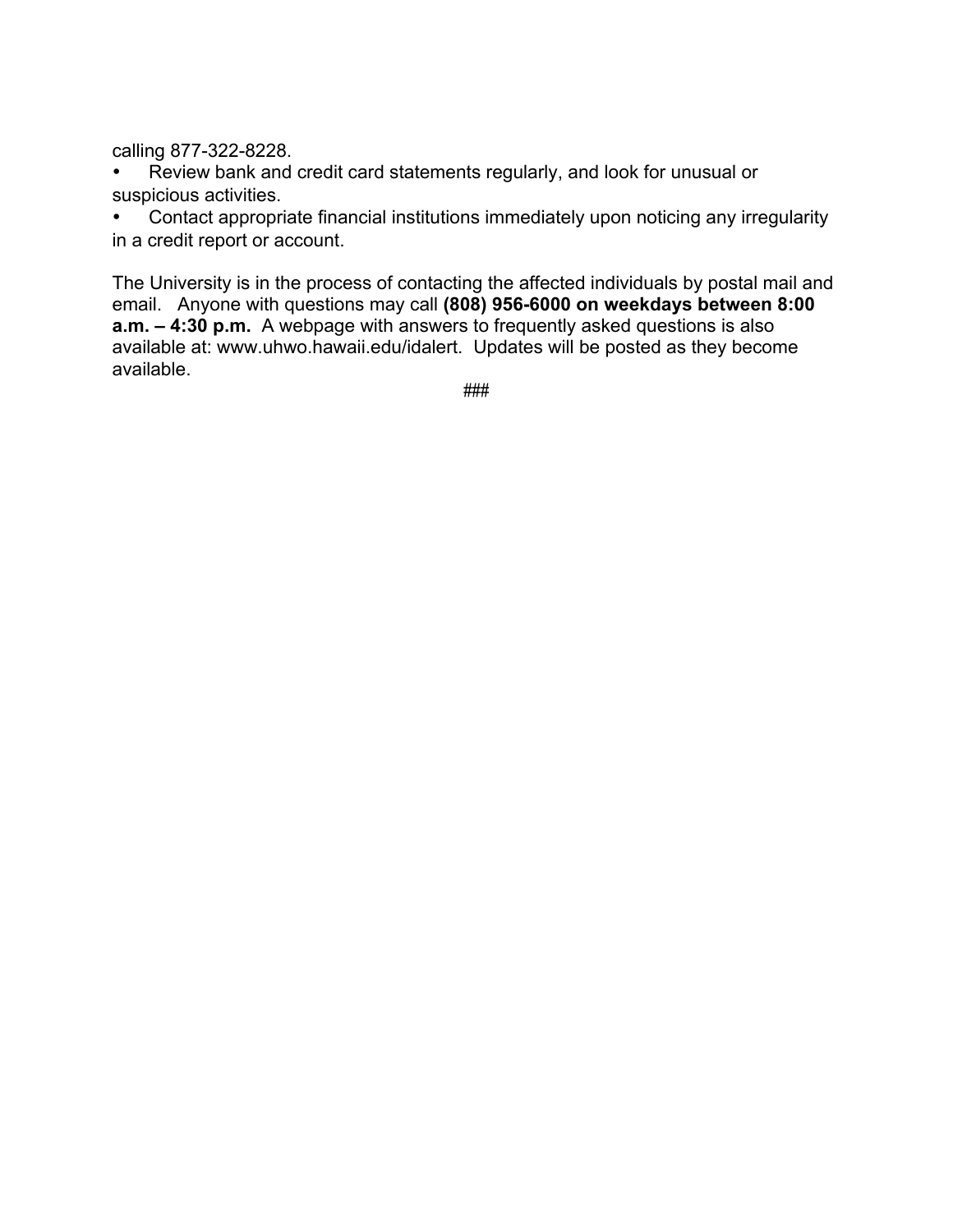Attachment D



#### **[:: UHWO ID Alert FAQ](http://www.uhwo.hawaii.edu/idalertfaq)**

**[:: Federal Trade Commission ID](http://www.ftc.gov/bcp/edu/microsites/idtheft/) Theft Site**

**[:: US Department of Education](http://www2.ed.gov/about/offices/list/oig/misused/idtheft.html) ID Theft Information**

**:: Social Security [Administration Info on Theft ID](http://www.socialsecurity.gov/pubs/10064.html)**

**[:: Privacy Rights Clearinghouse](http://www.privacyrights.org/fs/fs17b-SecurityBreach.htm)**

**[:: Identity Theft Resource](http://idtheftcenter.org/) Center**





**NEWS RELEASE** October 28, 2010

### **UH WEST OʻAHU ANNOUNCES INADVERTENT EXPOSURE OF SENSITIVE STUDENT INFORMATION**

**PEARL CITY** – The University of Hawai'i -- West O'ahu (UHWO) is notifying approximately 40,000 individuals that their personal information may have been compromised.

The exposure occurred when a faculty member inadvertently uploaded files containing data including names, social security numbers, addresses, birth dates and educational information to an unencrypted faculty web server. Individuals potentially affected are students who attended the University of Hawaiʻi at Mānoa from 1990 – 1998 and during 2001. In addition, students who attended UHWO during Fall of 1994 or graduated from 1988 - 1993 may also be affected.

The faculty member, who is now retired from UHWO, was conducting a longitudinal study of UH students. The faculty member obtained the files from the University of Hawaiʻi System Institutional Research Office and placed the files containing the information onto the faculty web server in December 2009.

UHWO promptly removed the unintentionally exposed files and disconnected the affected server from the network, after Liberty Coalition, a non-profit group based in Washington D.C., notified University officials about the exposure on October 18. Different files had different information on some of the individuals, but it is believed that the aggregation of the exposed files could allow matching to create the potential for identity theft, which is highly unlikely to occur.

The FBI and Honolulu Police Department have been notified. At this time, UHWO has no evidence that anyone's personal information was accessed for malicious intent. UHWO is also working with UH System to adopt more proactive security measures to ensure better privacy protection.

Affected individuals are encouraged to:

- Obtain and carefully review credit reports. Order free credits reports from all three credit agencies by going to the website at <http://www.annualcreditreport.com/> or by calling 877- 322-8228.
- Review bank and credit card statements regularly, and look for unusual or suspicious activities.
- Contact appropriate financial institutions immediately upon noticing any irregularity in a credit report or account.

The University is in the process of contacting the affected individuals by postal mail and email. Anyone with questions may call (808) 956-6000 on weekdays between 8:00 a.m. – 4:30 p.m. A webpage with answers to frequently asked questions is also available at: [www.uhwo.hawaii.edu/idalert](http://www.uhwo.hawaii.edu/idalert). Updates will be posted as they become available.

#### **Related Links**

[UHWO ID Alert FAQ](http://www.uhwo.hawaii.edu/idalertfaq)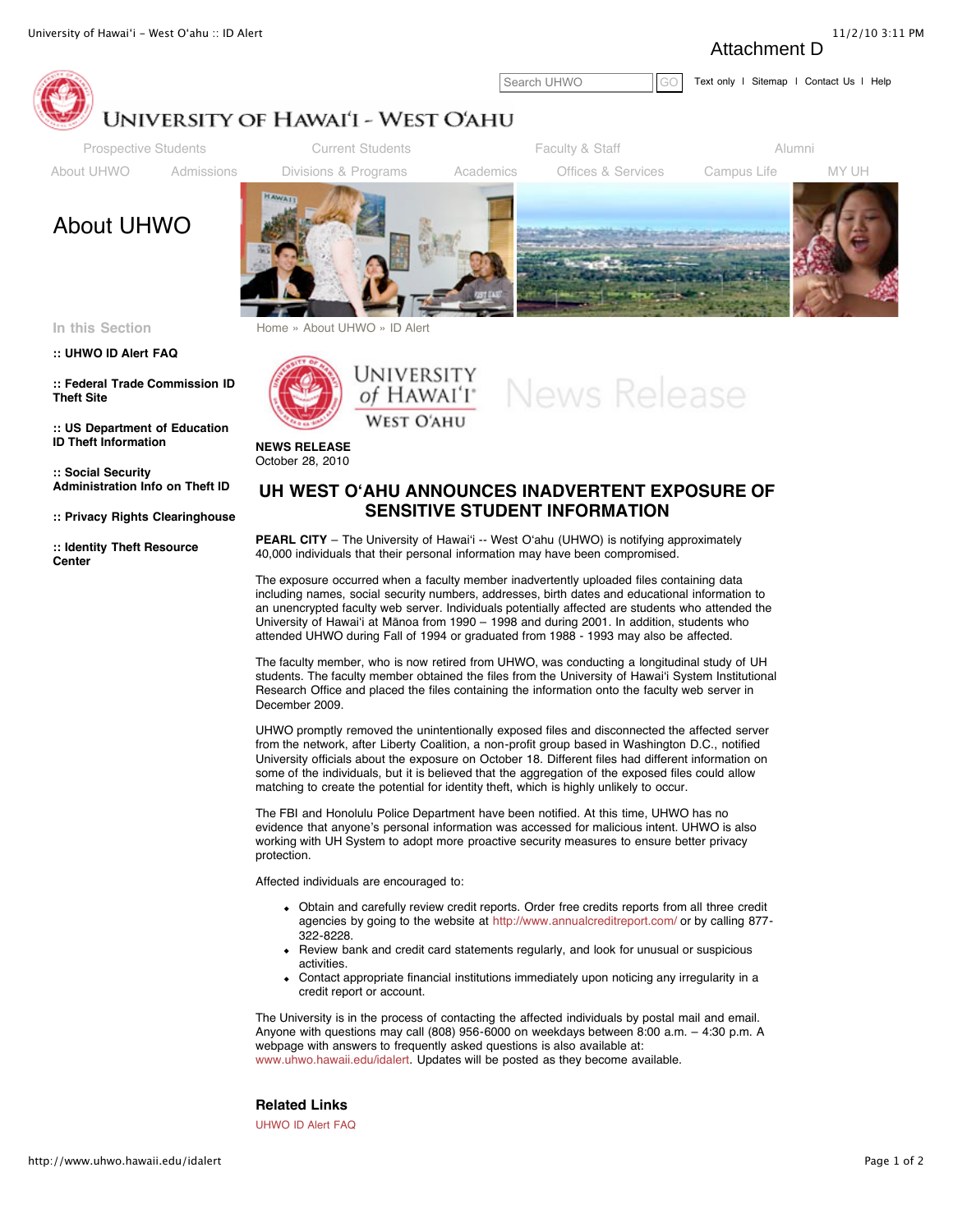Copyright © 2006-2007 University of Hawai'i - West O'ahu | 96-129 Ala Ike | Pearl City, HI 96782 | Toll Free: 1-866-299-8656 | Ph: 808-454-4700 |<br>Fax: 808-453-6075 | General Questions: [info@uhwo.hawaii.edu](mailto:info@uhwo.hawaii.edu) | The University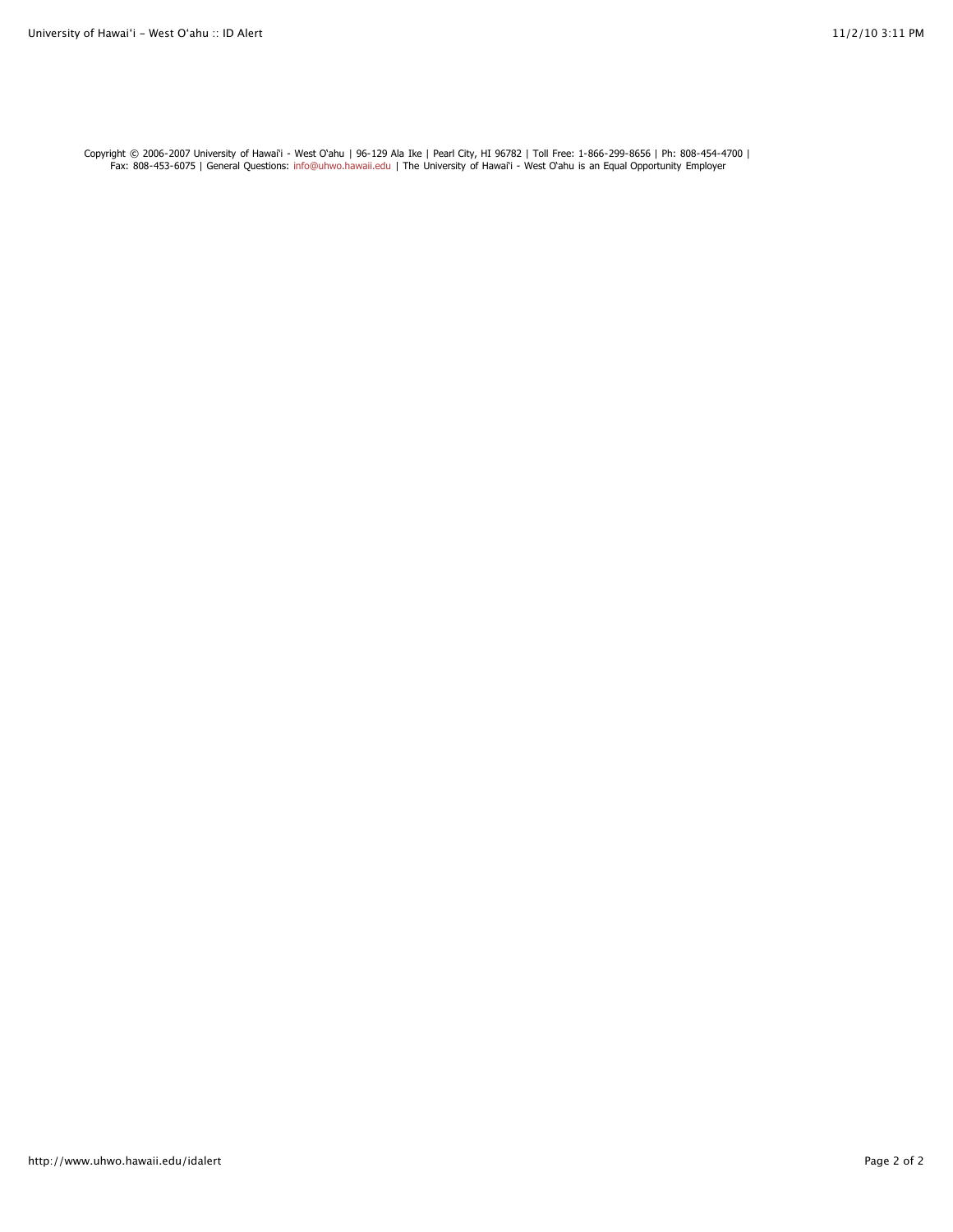Attachment E



In this Section **Example 3 [Home](http://www.uhwo.hawaii.edu/home) »** [About UHWO](http://www.uhwo.hawaii.edu/about) » ID Alert FAQ

#### **[:: UHWO ID Alert Press Release](http://www.uhwo.hawaii.edu/idalert)**

**[:: Federal Trade Commission ID](http://www.ftc.gov/bcp/edu/microsites/idtheft/) Theft Site**

**[:: US Department of Education](http://www2.ed.gov/about/offices/list/oig/misused/idtheft.html) ID Theft Information**

**:: Social Security [Administration Info on Theft ID](http://www.socialsecurity.gov/pubs/10064.html)**

**[:: Privacy Rights Clearinghouse](http://www.privacyrights.org/fs/fs17b-SecurityBreach.htm)**

**[:: Identity Theft Resource](http://idtheftcenter.org/) Center**



# **EXPOSURE OF SENSITIVE STUDENT INFORMATION**

#### **What happened?**

On Monday, October 18, 2010 UH officials were notified of an inadvertent exposure of student information.

#### **How did this happen?**

A faculty member, who was conducting a study of UH students, uploaded files containing personal information onto an unencrypted faculty web server, which was thought to be secure.

#### **Am I affected?**

Approximately 40,000 unique SSNs were stored on the server. Student who attended UH Mānoa from 1990 – 1998 and during 2001 may be affected. In addition, students who attended UHWO during Fall of 1994 or graduated from 1988 - 1993 may also be affected.

#### **What information was in the compromised database?**

The uploaded files contained data including names, social security numbers, and may have also contained addresses, birth dates and educational information.

#### **Has the data been misused?**

At this time, University officials have no evidence that anyone's personal information was accessed for malicious intent or that any information was misused.

#### **Was any credit card information exposed?**

No. We have no evidence of any credit card or other personal financial information being exposed.

#### **Have law enforcement authorities been notified?**

The Honolulu Police Department and FBI have been notified, and have been asked to investigate any potential criminal activity related to this incident.

#### **What is the campus doing to prevent future security breaches?**

UH West Oahu is also working with UH System to adopt more proactive security measures to ensure better privacy protection. Additional security measures being taken include strengthening internal automated network monitoring practices, and performing extensive evaluations of systems to identify other potential security risks.

#### **How will affected individuals be notified?**

Letters to affected individuals were mailed on October 29, 2010, and should be received as soon as October 30, 2010. In addition, an email notice will be sent to affected individuals at their most recent email address on record.

#### **What should affected individuals know and do?**

Carefully monitor your financial information and take protective measures against identity theft, which include:

- Obtaining and carefully reviewing credit reports. Free credit reports from all three credit agencies may be obtained at [http://www.annualcreditreports.com](http://www.annualcreditreports.com/) or by calling 877-322- 8228.
- Reviewing bank and credit card statements regularly, and looking for unusual or suspicious activities.
- Contacting appropriate financial institutions immediately upon noticing any irregularity in a credit report or account.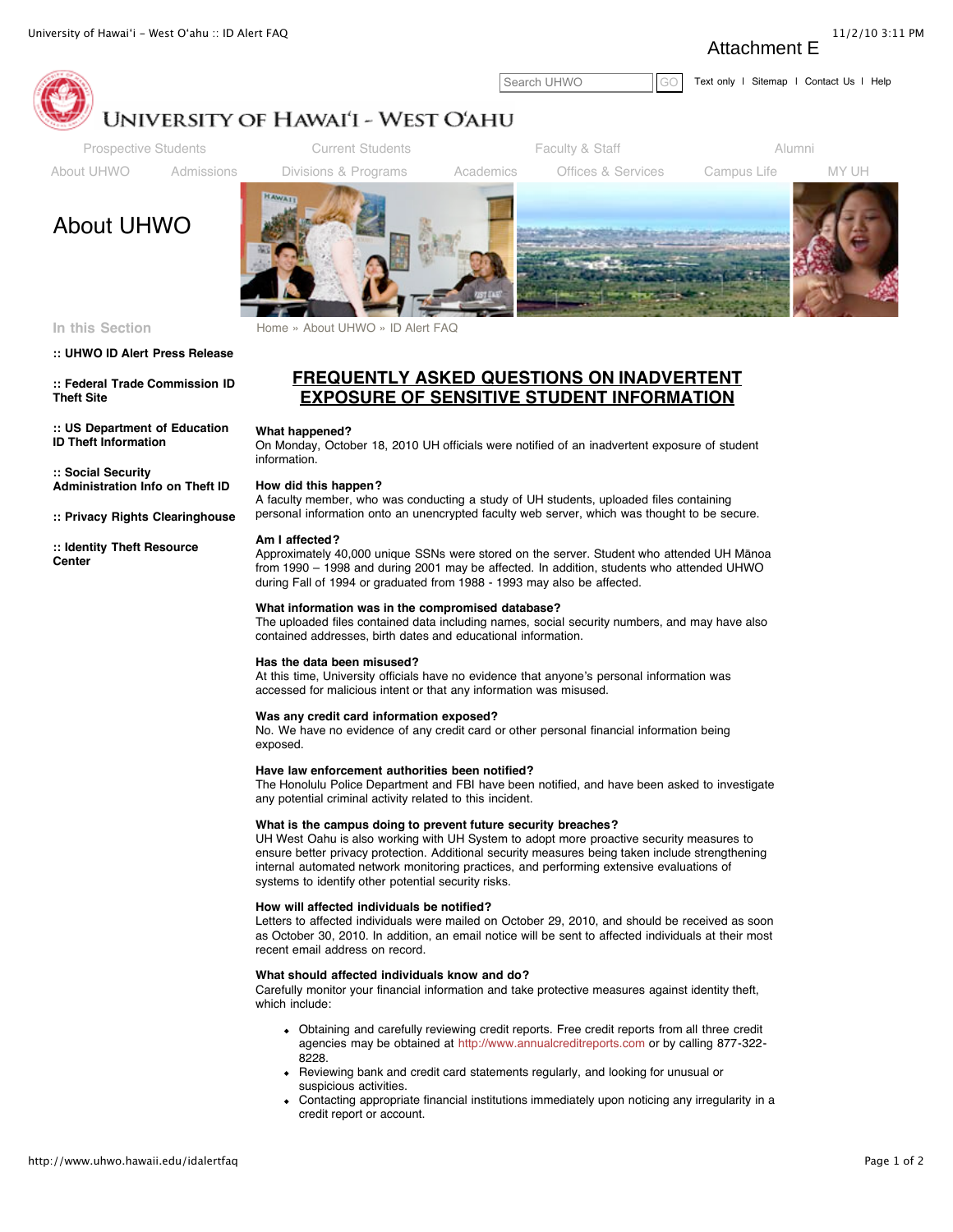If your identity or account has been compromised, you may take actions such as requesting refunds, closing accounts, and placing your credit records in a state of "fraud alert" or "freeze." Please know that we are making every effort to ensure that this incident does not recur.

#### **If I did not receive a notification letter, does that mean my information was not in the compromised database?**

Not necessarily. While every attempt has been made to identify and contact all individuals, we did not have addresses for all individuals.

#### **How can I get more information?**

On weekdays between the hours of 8:00 a.m. to 4:30 p.m., call (808) 956-6000, or go to the webpage at [www.uhwo.hawaii.edu/idalert.](http://www.uhwo.hawaii.edu/idalert) Updates will be posted as new information becomes available.

#### **Related Links**

[UHWO ID Alert Press Release](http://www.uhwo.hawaii.edu/idalert)

Copyright © 2006-2007 University of Hawai'i - West O'ahu | 96-129 Ala Ike | Pearl City, HI 96782 | Toll Free: 1-866-299-8656 | Ph: 808-454-4700 | Fax: 808-453-6075 | General Questions: [info@uhwo.hawaii.edu](mailto:info@uhwo.hawaii.edu) | The University of Hawai'i - West O'ahu is an Equal Opportunity Employer